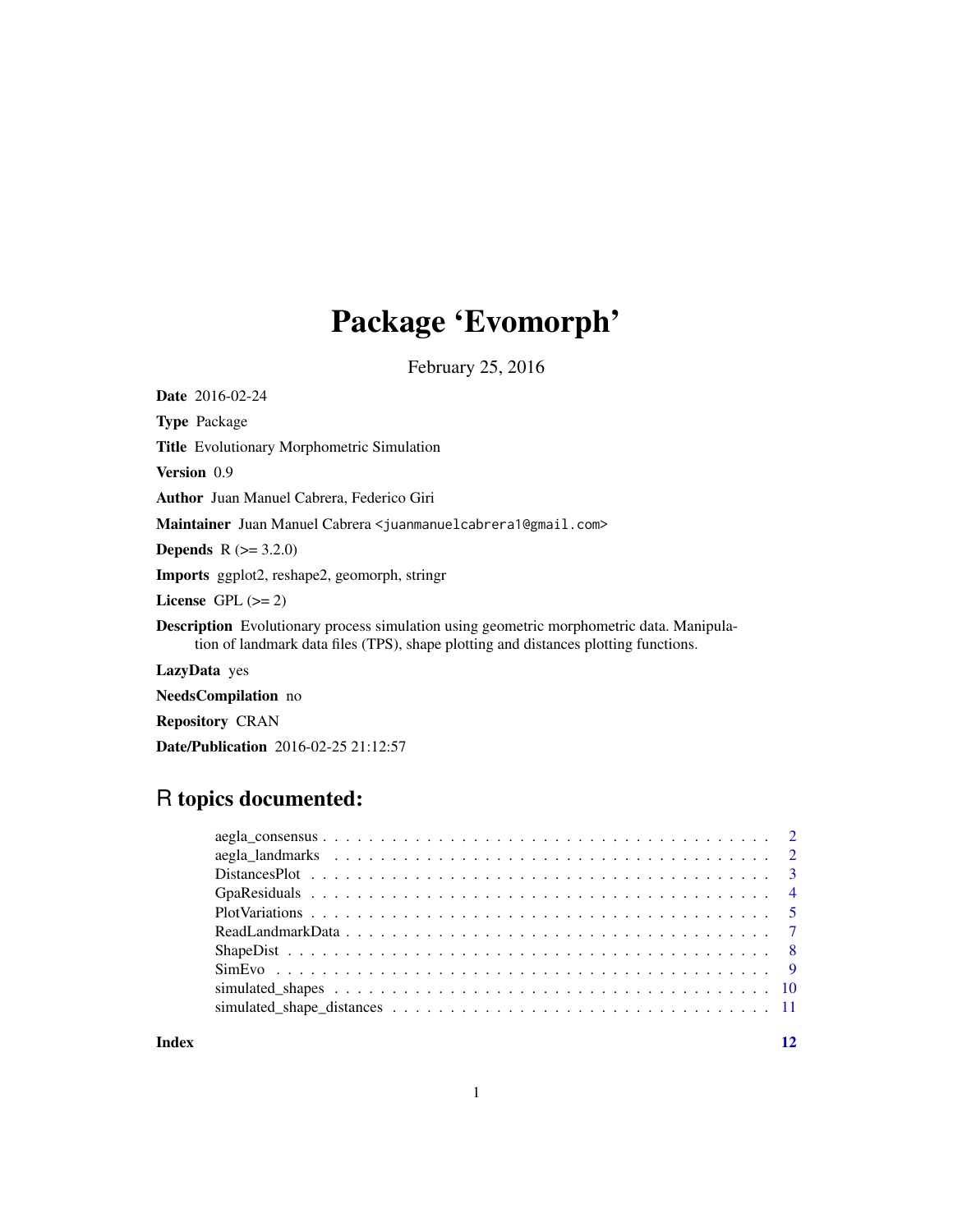<span id="page-1-0"></span>

*Aegla uruguayana* consensus shape coordinates.

#### Usage

```
data("aegla_consensus")
```
#### References

Diawol, V. P., Giri, F., & Collins, P. A. (2015). Shape and size variations of *Aegla uruguayana* (Anomura-Aeglidae) under laboratory conditions. A geometric morphometric approach to the growth. Iheringia Série Zoologia, 105(1), 76-83.

| aegla_landmarks | Landmark coordinates data from freshwater crabs |  |  |  |  |
|-----------------|-------------------------------------------------|--|--|--|--|
|-----------------|-------------------------------------------------|--|--|--|--|

## Description

Geometric morphometric data of *Aegla uruguayana* cephalothorax (21 landmarks).

## Usage

```
data("aegla_landmarks")
```
#### References

Diawol, V. P., Giri, F., & Collins, P. A. (2015). Shape and size variations of *Aegla uruguayana* (Anomura-Aeglidae) under laboratory conditions. A geometric morphometric approach to the growth. Iheringia Série Zoologia, 105(1), 76-83.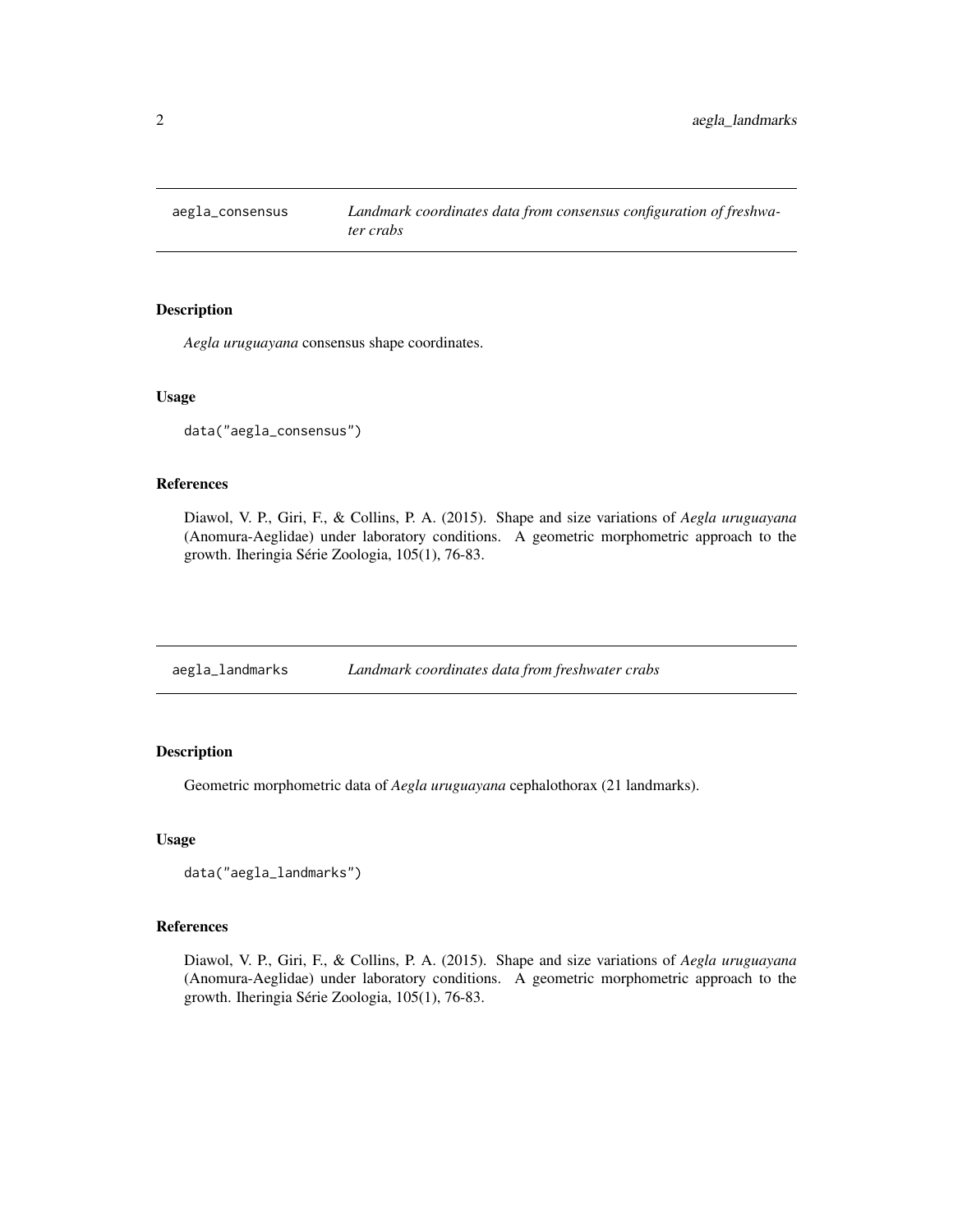<span id="page-2-0"></span>

DistancesPlot creates a distances plot using ggplot2 (Wickman 2009).

## Usage

```
DistancesPlot(dist)
```
## Arguments

dist Distances matrix

## Details

Use ggplot2 to create a plot where each point represent distance between a particular shape and a reference shape.

## Value

Return an ggplot2 object

## Author(s)

Juan Manuel Cabrera

## References

H. Wickham. ggplot2: Elegant Graphics for Data Analysis. Springer-Verlag New York, 2009.

## Examples

```
data("simulated_shape_distances")
#Plot distances between a set of simulated shapes a reference.
DistancesPlot(simulated_shape_distances)
```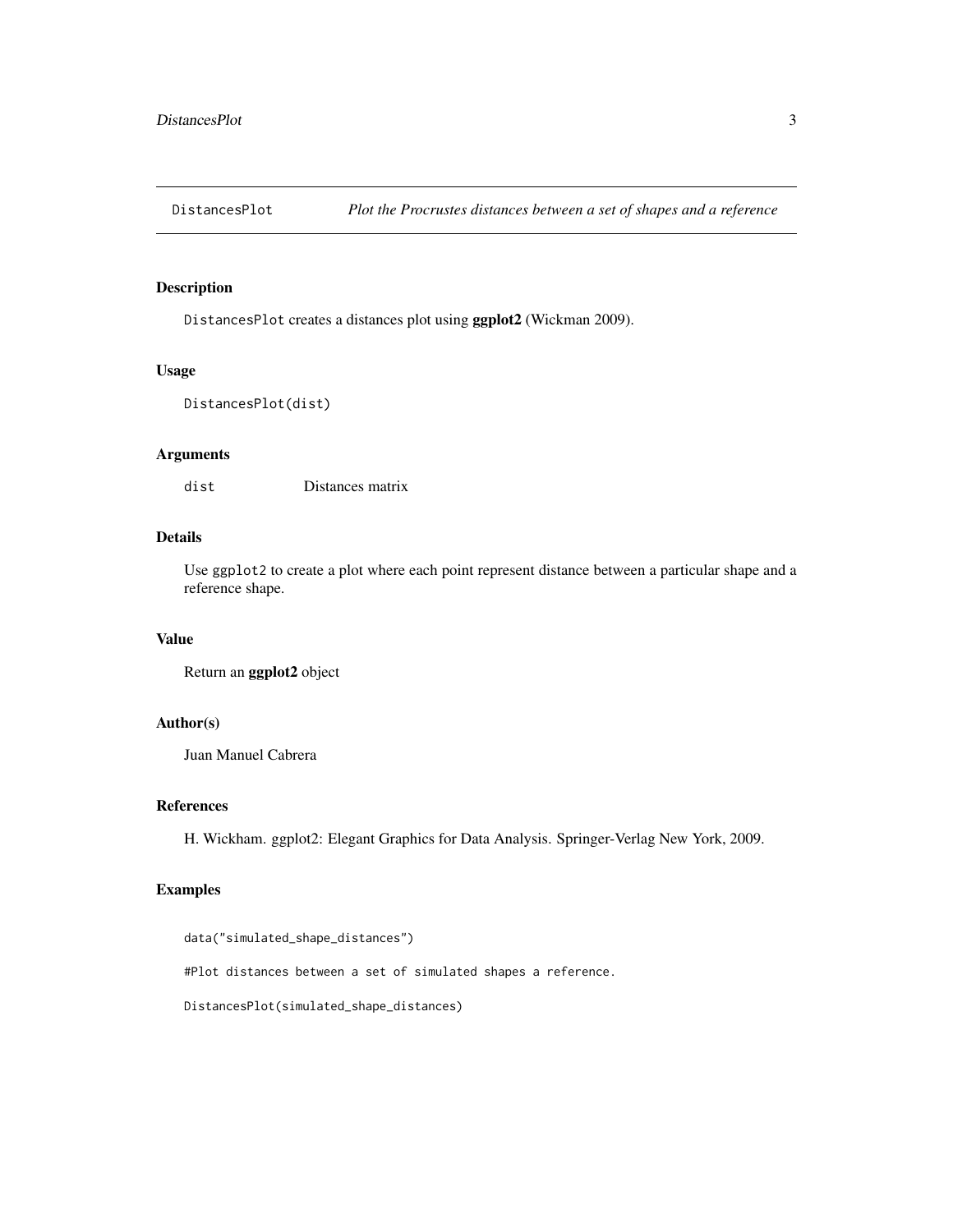<span id="page-3-0"></span>

Calculates Procrustes residuals of landmark configurations

#### Usage

```
GpaResiduals(lands,gpa_coords)
```
#### Arguments

| lands      | Landmark configuration |
|------------|------------------------|
| gpa_coords | GPA coordinates matrix |

#### Details

Partial least squares analysis is a common tool to examine complex patterns of covariations between multiple sets of variables (Rohlf and Corti 2000; Bookstein et al. 2003). When one set of these variables consists of shape coordinates it is called singular warps analysis. Singular warp analysis is based on a singular decomposition of the cross-covariance matrix of two sets of variables measured from the same sample objects. Bookstein et al. (2013) gave this equation (1):

$$
\sum = (1/N) X^t Y
$$

Where N is the sample size and X and Y are matrices for two sets of variables with N rows, corresponding to the same sample specimens, and columns according to the number of variables of each set. If each variable in both matrices is first mean-centered (by variable), then Equation (1) yields the cross-covariance matrix between variables in X and those in Y.

Most of the landmark-based morphometric studies use aligned shape coordinates (GPA) as variable for analyzing complex patterns of covariations between sets of landmarks coordinates data. However, whereas GPA mean-centers all specimen configurations – it superimposes the centroids of each specimen - GPA does not mean center each coordinate within the specimens, and therefore does not in itself provide suitable variables for use in Equation (1).

To avoid this problem GpaResiduals mean center the aligned coordinates to get Procrustes residuals which are more appropriate for calculating covariance (McNulty 2009).

If generalized procrustes coordinates are not provided, the function will calculate them using **geo**morph package (Adams & Otárola Castillo 2013)

#### Value

It returns a list containing:

| consens     | Consensus shape                |
|-------------|--------------------------------|
| cvectorized | Consensus shape (1 dim vector) |
| resid       | GPA residuals matrix           |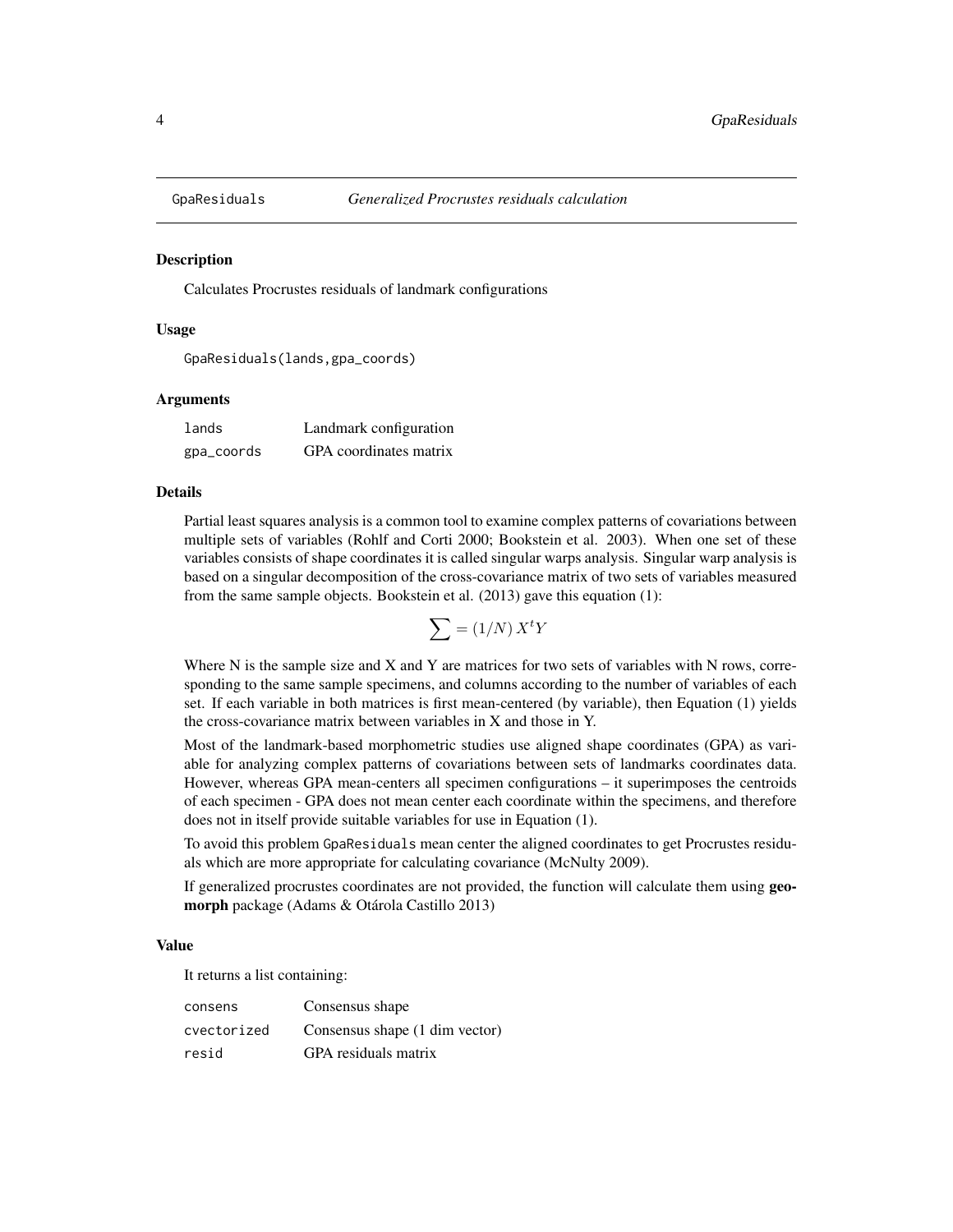## <span id="page-4-0"></span>PlotVariations 5

#### Author(s)

Cabrera Juan Manuel

## References

Adams, D. C., & Otárola-Castillo, E. (2013). geomorph: an R package for the collection and analysis of geometric morphometric shape data. Methods in Ecology and Evolution, 4(4), 393-399.

Bookstein, F. L., Gunz, P., Mitterœcker, P., Prossinger, H., Schæfer, K., & Seidler, H. (2003). Cranial integration in Homo: singular warps analysis of the midsagittal plane in ontogeny and evolution. Journal of Human Evolution, 44(2), 167-187.

McNulty, K. P. (2009). Computing singular warps from Procrustes aligned coordinates. Journal of human evolution, 57(2), 191-194.

Rohlf, F. J., & Corti, M. (2000). Use of two-block partial least-squares to study covariation in shape. Systematic Biology, 49(4), 740-753.

## Examples

```
data("aegla_landmarks")
result<-GpaResiduals(lands = aegla_landmarks)
```
#GPA consensus (matrix) result\$consens

```
#GPA consensus (vector)
result$cvectorized
```

```
#GPA residual matrix
result$resid
```
PlotVariations *Plot shapes*

## Description

Plot the differences between a set of morphometric shapes and a reference

## Usage

```
PlotVariations(shapes, reference, path, save = F, w = 6, h = 6, d = 100, c_ref = "red",
 c_{\text{target}} = "black", s_{\text{ref}} = 3, s_{\text{target}} = 2)
```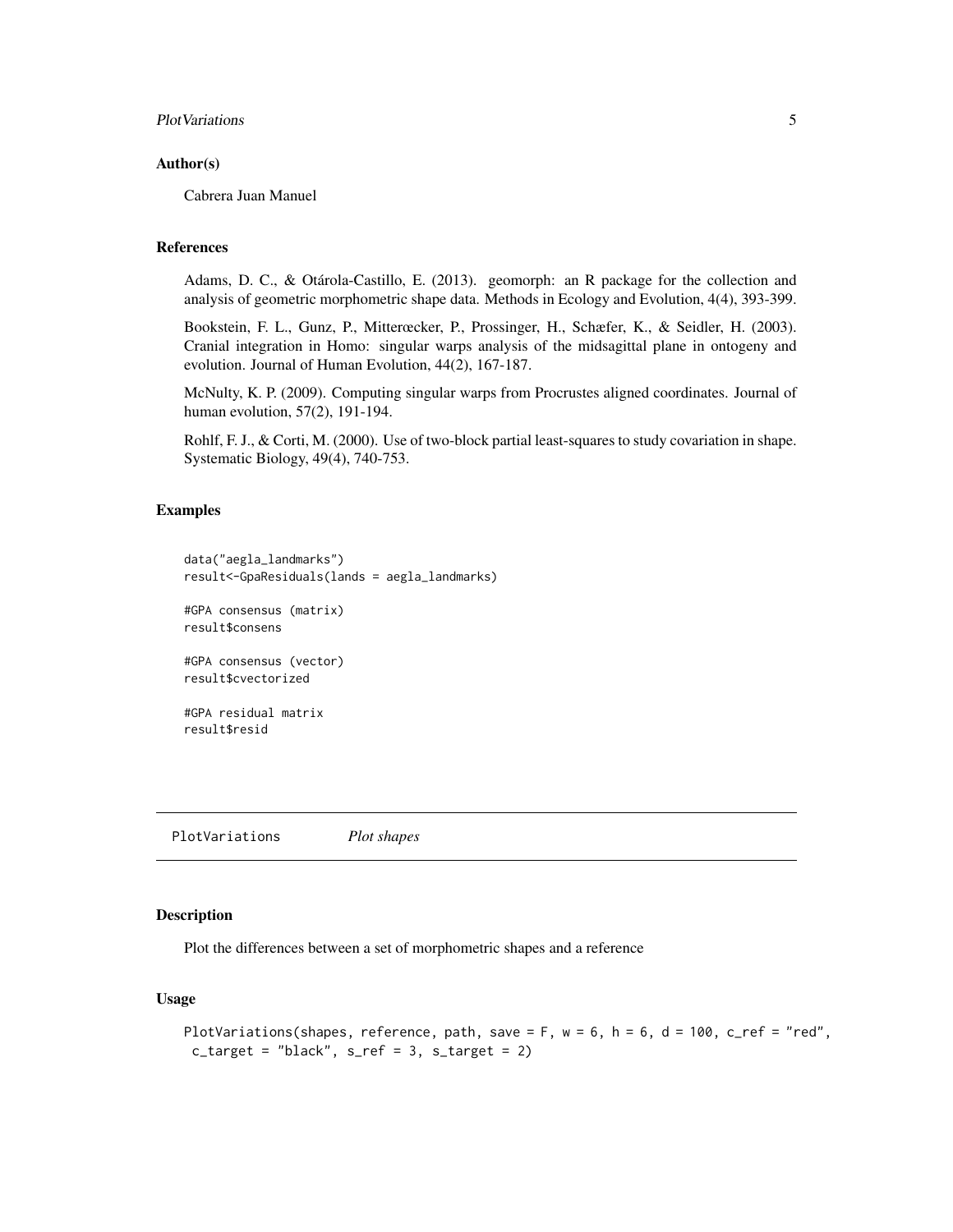### <span id="page-5-0"></span>Arguments

| shapes    | Landmark data of shapes (list of matrices)                                                           |
|-----------|------------------------------------------------------------------------------------------------------|
| reference | Landmark data of reference shape (matrix type)                                                       |
| path      | Path where results will be saved (Default: working directory)                                        |
| $c$ _ref  | Color of the points representing the reference shape (Default c_ref="red")                           |
| c_target  | Color of the points representing the target shape (Default c_target="black")                         |
| s ref     | Size of the points representing the reference shape (Default s_ref=3)                                |
| s_target  | Size of the points representing the target shape (Default s_target=2)                                |
| save      | A logical value. If TRUE, the function will save the plot as jpeg images in the<br>indicated in path |
|           | This parameters are used to modify stored graph (save $=$ TRUE):                                     |
| W         | Units of width of the graph in inches (Default $w = 6$ )                                             |
| h         | Units of height of the graph in inches (Default $h = 6$ )                                            |
| d         | Number of dpi (resolution) of the graph. (Default $d = 6$ )                                          |

## Details

The function uses package ggplot2 (Wickman 2009) to create multiple plots representing the variations between a list of target shapes and a reference (consensus shape or another specimen data). If save=TRUE it creates a folder (named *day\_hh\_mm*) and stores the plots as images (.jpeg) at the provided path (if not provided it will store them in the working directory). There are several parameters for modify the graph for a suitable representation. This function could be used for example to analyze morphological variations of species over generations.

## Author(s)

Cabrera Juan Manuel

## References

H. Wickham. ggplot2: Elegant Graphics for Data Analysis. Springer-Verlag New York, 2009.

## See Also

[SimEvo](#page-8-1)

## Examples

```
data("aegla_consensus")
data("simulated_shapes")
```
#Sample one individual from simulated\_shapes dataset

simu<-simulated\_shapes[100]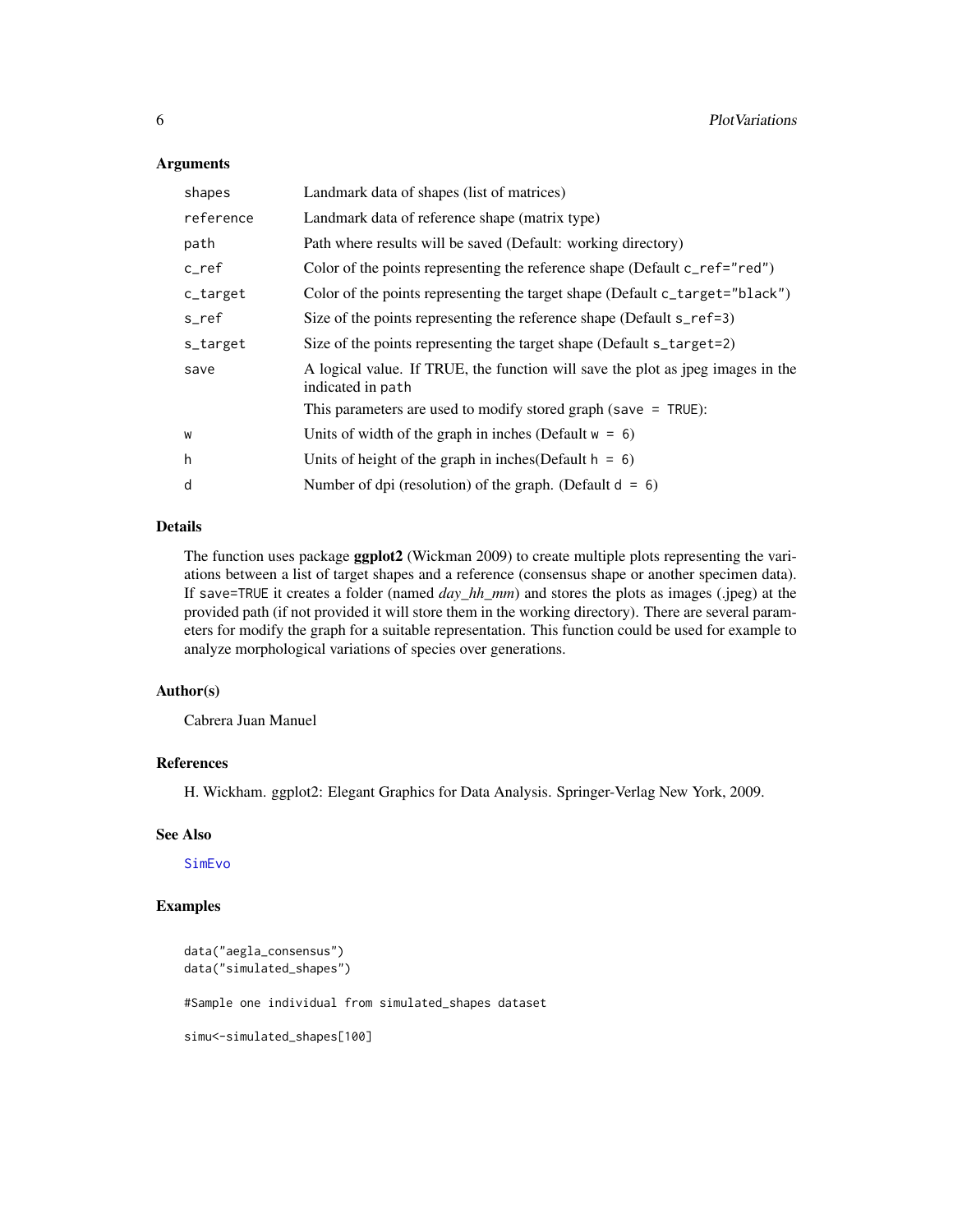## <span id="page-6-0"></span>ReadLandmarkData 7

#Create a shape variation graphic

graph<-PlotVariations(simu,aegla\_consensus)

#Red dots represent the landmark coordinates of the reference shape and black # dots represent the target shape. The length of the segments represent # distances between pairs of homologous landmarks

graph[[1]]

ReadLandmarkData *Extract landmark data*

## Description

Read landmark coordinates and scales from a TPS file

## Usage

```
ReadLandmarkData(datafile, m_byscale = T)
```
## Arguments

| datafile  | TPS file containing two dimensional landmark data                                              |
|-----------|------------------------------------------------------------------------------------------------|
| m_byscale | Logical value (Default m_byscale=TRUE). If TRUE, landmark coordinates are<br>multiply by scale |

## Details

The function returns landmark coordinates (array and data.frame format) and the scale of each specimen. If m\_byscale = T the coordinates are multiple by the corresponding scale. ReadLandmarkData only works with TPS files that has only landmark coordinates (presence of CURVES and OUT-LINES may cause malfunction).

### Value

It returns a 3 element list:

| df    | Landmark coordinates as a data.frame. Sp factor correspond to species number. |
|-------|-------------------------------------------------------------------------------|
| arrav | Landmark coordinates as a three dimensional array.                            |
| scale | Vector of scales value for each specimen.                                     |

## Author(s)

Cabrera Juan Manuel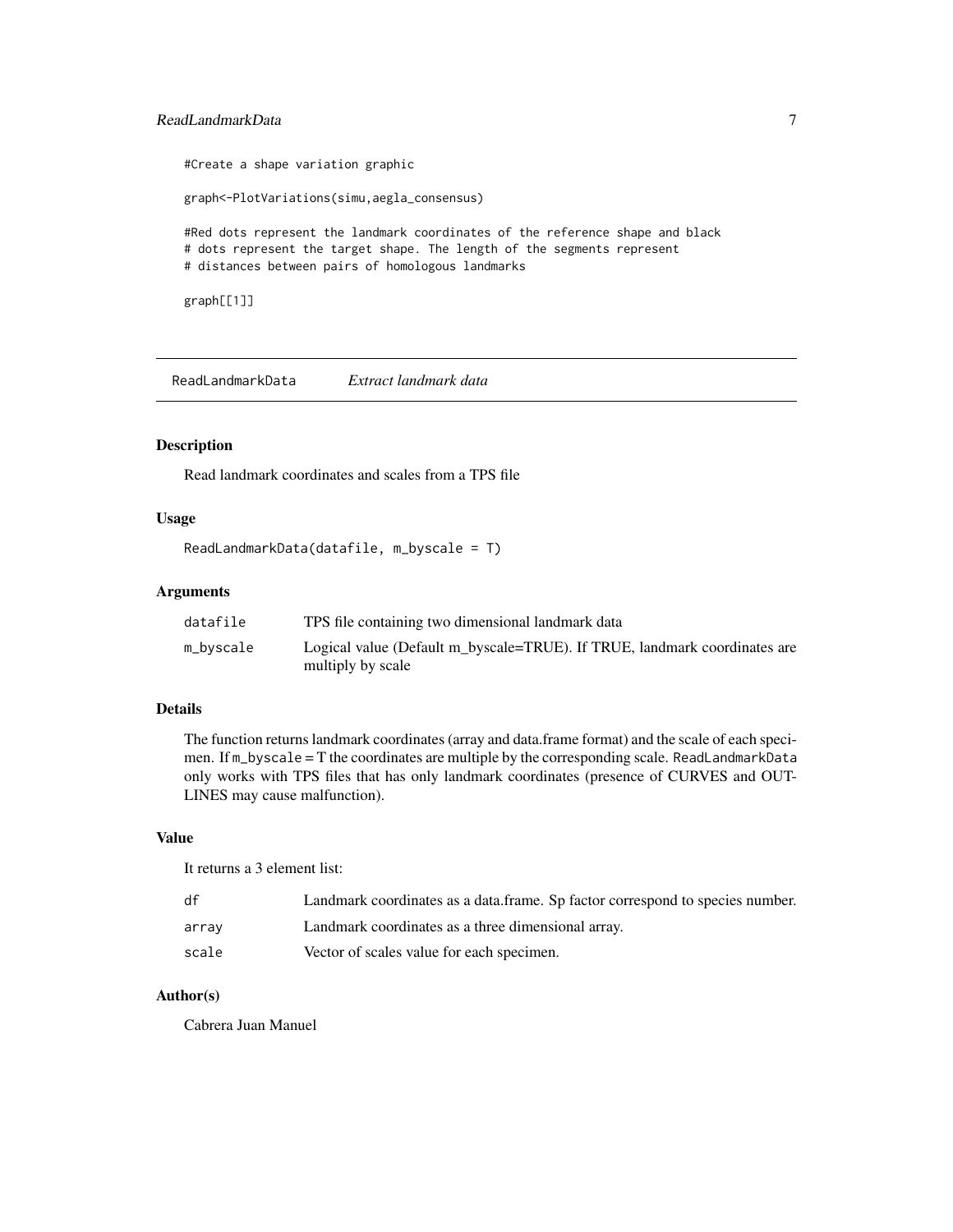<span id="page-7-0"></span>

Use the Procrustes method to calculate distances between a set of shapes and a reference.

## Usage

```
ShapeDist(shapes, reference)
```
#### **Arguments**

| shapes    | Landmark data of shapes (list of matrices)    |
|-----------|-----------------------------------------------|
| reference | Lanmark data of reference shape (matrix type) |

## Details

Procrustes distance provides a measure of coincidence of two point sets xi and yi, i=1..N. For this purpose the variance of point deviations is calculated at the optimal superposition of the sets. It allows to characterize the shape proximity of a given simplex to shape of a reference one.

## Value

A matrix containing procrustes distance between shapes. Procrustes distance is the square root of the sum of squared differences in the posititions of the landmarks in two shapes (Dryden and Mardia 1998). This can be used to describe the difference between many landmark configurations (Rohlf and Slive 1990).

## Author(s)

Cabrera Juan Manuel

## References

Dryden, I. L., & Mardia, K. V. (1998). Statistical shape analysis (Vol. 4). Chichester: Wiley.

Rohlf, F. J., & Slice, D. (1990). Extensions of the Procrustes method for the optimal superimposition of landmarks. Systematic Biology, 39(1), 40-59.

#### Examples

```
data("aegla_landmarks")
data("aegla_consensus")
```
#Calculate distances between set of shapes and a reference ShapeDist(shapes = aegla\_landmarks, reference = aegla\_consensus)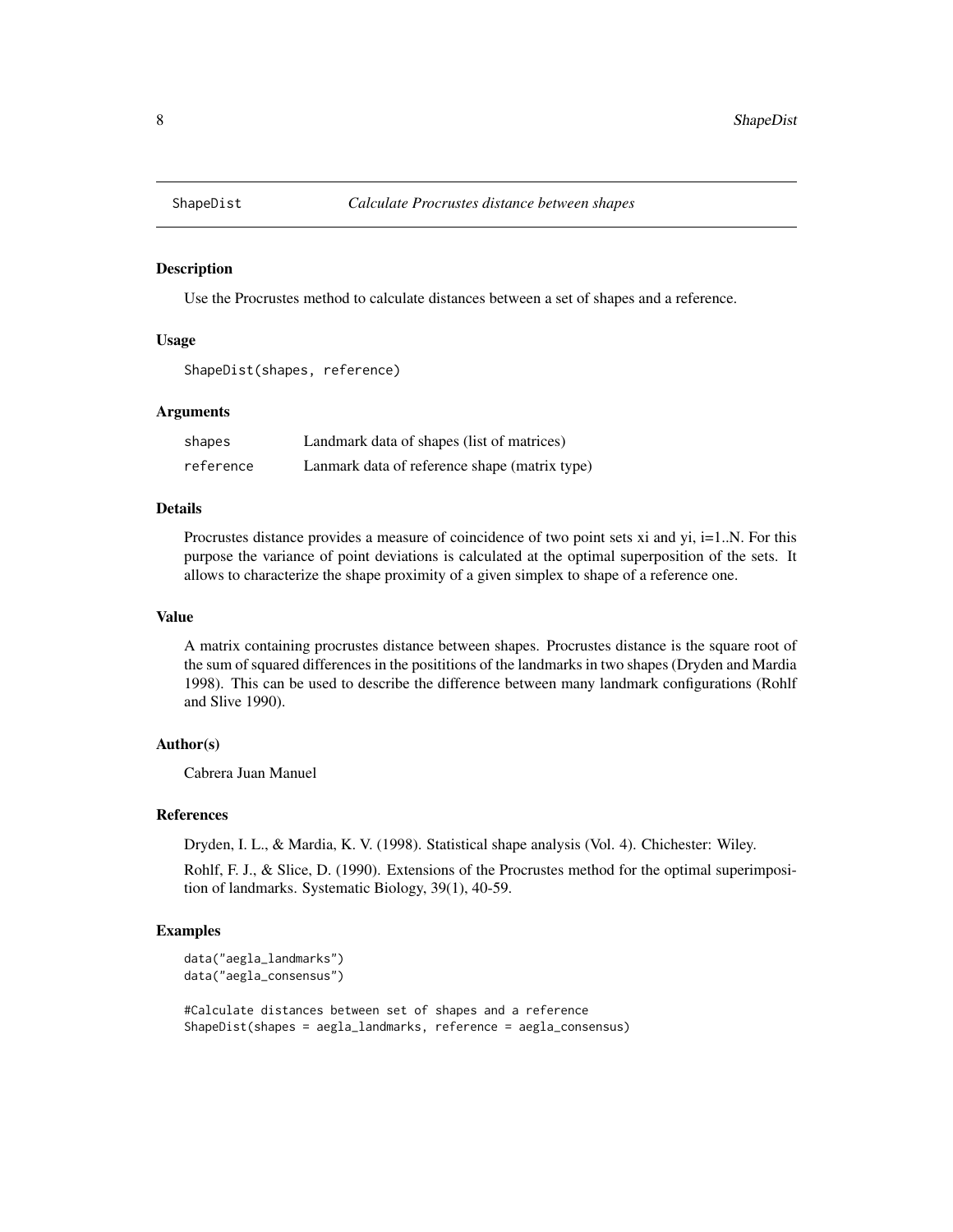<span id="page-8-1"></span><span id="page-8-0"></span>

SimEvo performs a simulation of shape variation using a modification of Lande's evolutionary model Polly 2004

## Usage

SimEvo(vari, consensusvec, resids, ngen, fsamp)

## Arguments

| vari         | Variation coefficient                                          |
|--------------|----------------------------------------------------------------|
| consensusvec | Consensus shape (vectorized form)                              |
| resids       | GPA residuals matrix                                           |
| ngen         | Number of generations of simulations (Default: 1000000 steps). |
| fsamp        | Frequency of samples (Default: 1000000 steps).                 |

#### Details

Lande's evolutionary model defines mean morphological variation over generations  $\Delta Z$  as:

$$
\Delta Z = \beta G
$$

where G is the additive genetic covariance matrix, and  $\beta$  are selection coefficients applied to the morphological structure. Polly 2004 proposes a modification of this equation in order to use it with morphological data instead of genetic data:

$$
\Delta Z = \beta PH
$$

where  $P$  is the phenotypic covariance matrix, and  $H$  is an heritability matrix (See Polly 2004 for more information). resids will be used as the phenotypic covariance matrix, and vari will be used to simulate  $\beta H$  term. After ngen simulations steps the new shape will be reconstructed from the starting shape consensusvec . The number of plots representing the new shapes can be modify using fsamp .

#### Value

It returns a list of ngen/fsamp shapes (landmarks coordinates)

#### Author(s)

Cabrera Juan Manuel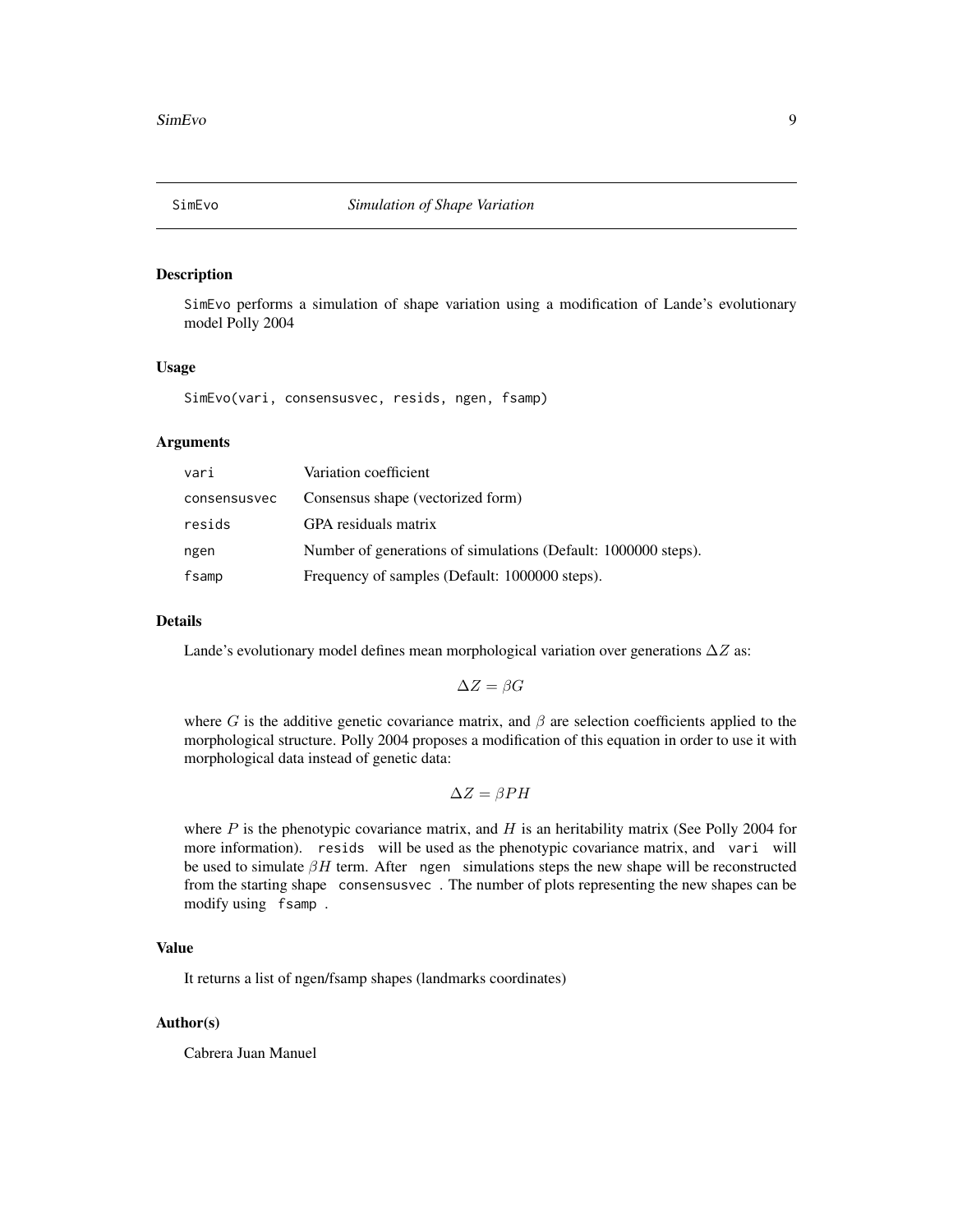#### <span id="page-9-0"></span>References

Polly, P. D. (2004). On the simulation of the evolution of morphological shape: multivariate shape under selection and drift. Palaeontologia Electronica, 7(2), 1-28.

## Examples

```
data("aegla_landmarks")
```
#Use GpaResiduals function to obtain GPA residual matrix and consensus # coordinates from landmark configuration

```
a_data=GpaResiduals(aegla_landmarks)
```
#Simulate morphological evolution with a variation rate "vari" # trough "ngen" generations and retrieve the last generation shape coordinates

```
simshape = SimEvo(vari = 2, consensusvec = a_data$cvectorized,
resids = a_data$resid, ngen = 10000, fsamp = 10000)
```
#Plot consensus shape and the simulated shape

```
par(mfrow=c(1, 2))plot(a_data$consens,type = "p",main = "Reference", xlab = "", ylab = "")
plot(simshape[[1]],type = "p",col = "red",main = "Target", xlabel = "", ylab = "")
```
#Or you can use PlotVariations to see the difference more clearly

```
PlotVariations(simshape,a_data$consens)
```
simulated\_shapes *Simulated shapes*

#### Description

Simulated landmark data using evomorph SimEvo function on *Aegla uruguayana* data.

#### Usage

data("simulated\_shapes")

## References

Diawol, V. P., Giri, F., & Collins, P. A. (2015). Shape and size variations of *Aegla uruguayana* (Anomura-Aeglidae) under laboratory conditions. A geometric morphometric approach to the growth. Iheringia Série Zoologia, 105(1), 76-83.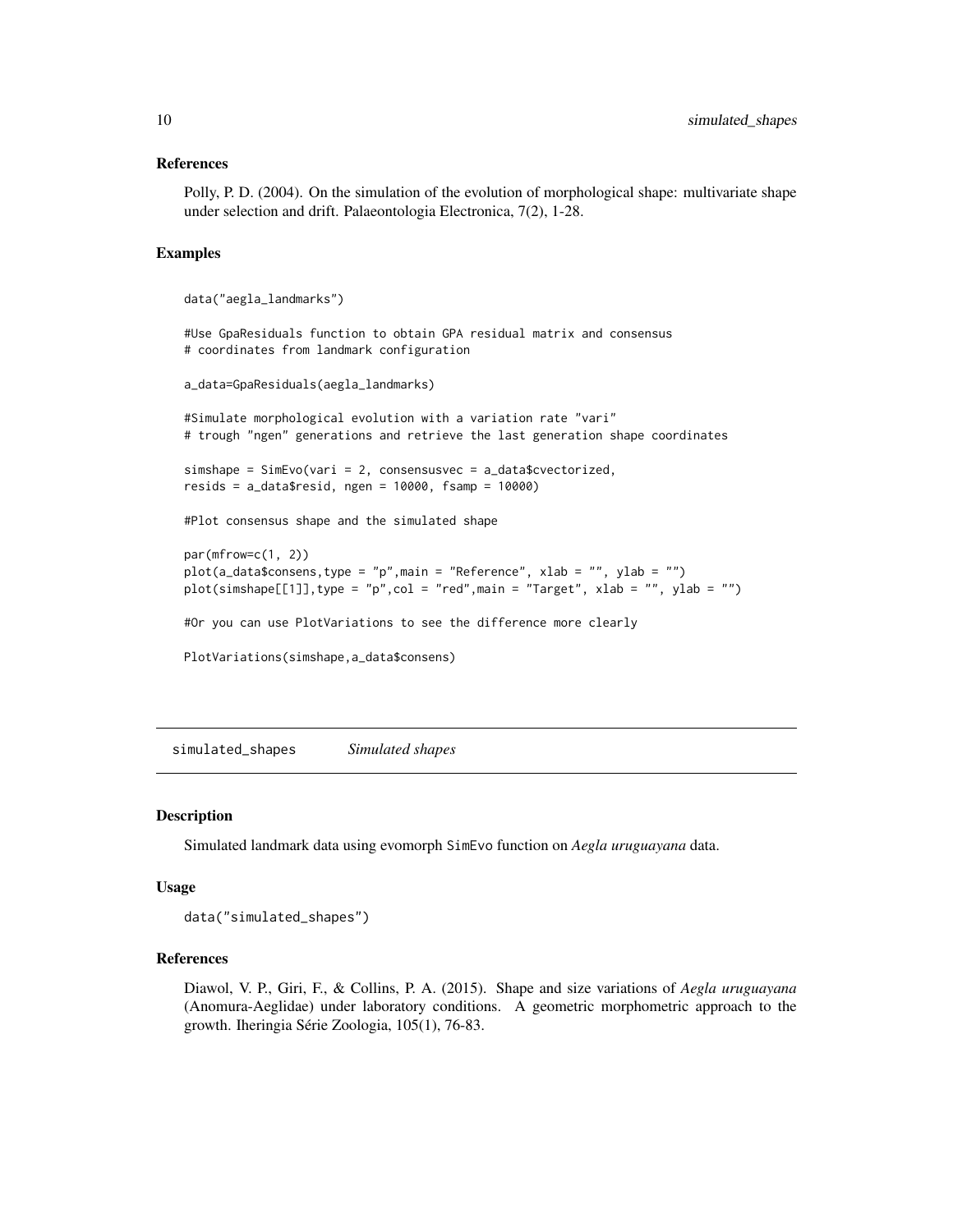<span id="page-10-0"></span>simulated\_shape\_distances

*Procrustes distances data*

## Description

Procrustes distance between a set of simulated shapes and their ancestry over generations.

## Usage

data("simulated\_shape\_distances")